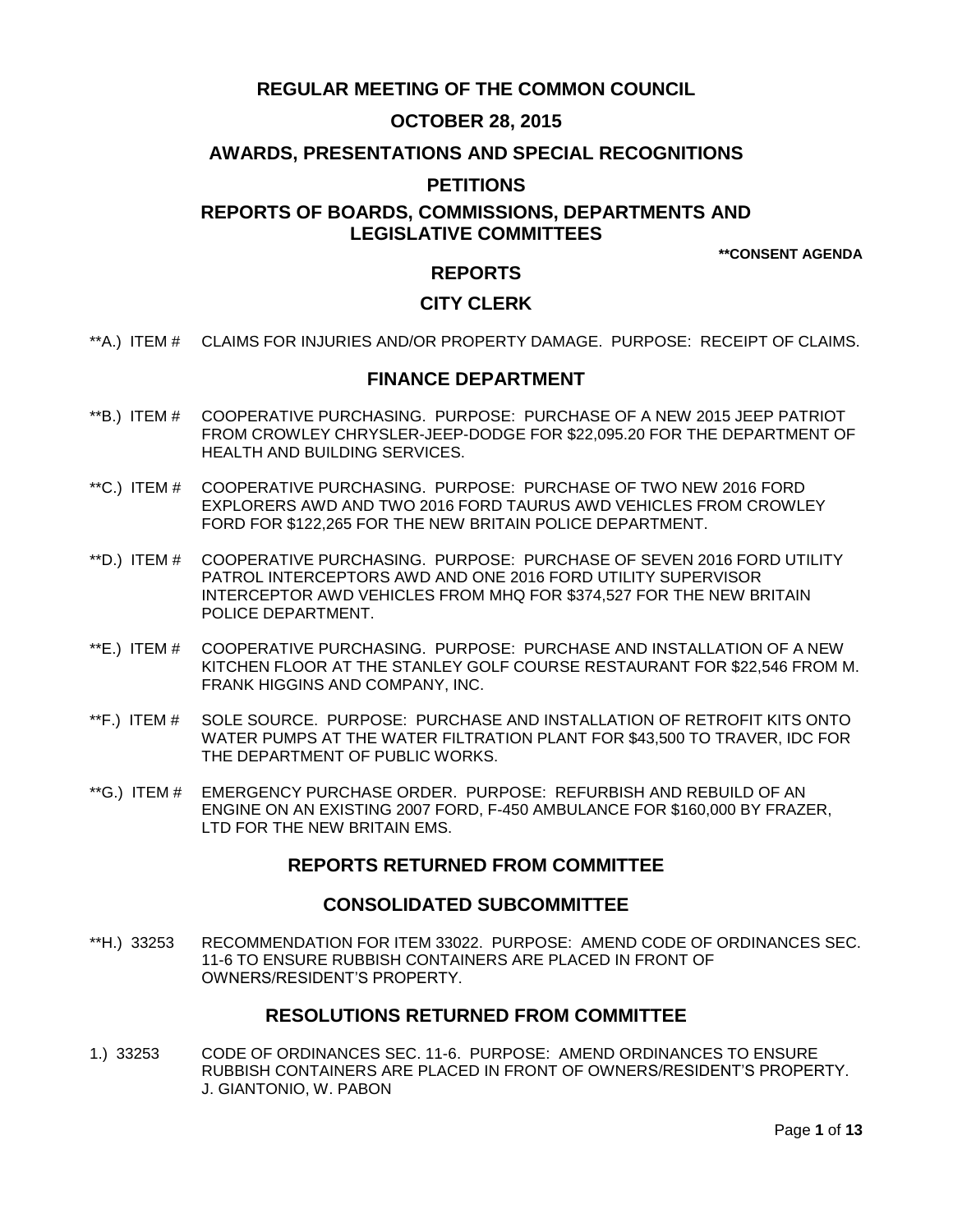# **NEW RESOLUTIONS**

- 2.) ITEM # [RECOGANITION OF NOVEMBER 11, 2015 AS VETERANS DAY.](#page-7-1)  [M. TRUEWORTHY, C. CARLOZZI, JR.](#page-7-1)
- 3.) ITEM # [COMMISSION ON THE ARTS. PURPOSE: APPOINTMENT OF A NEW BRITAIN POET](#page-8-0)  [LAUREATE. D. NAPLES, A. PLATOSZ](#page-8-0)
- 4.) ITEM # [EVERY KID COUNTS AFTER SCHOOL PROGRAM. PURPOSE: GRANT MONIES FOR AN](#page-9-0)  [EXTENDED SCHOOL HOUR PROGRAM AT DILORETO, HOLMES AND VANCE VILLAGE](#page-9-0)  [ELEMENTARY SCHOOLS.](#page-9-0) [S. BLACK, D. DEFRONZO, J. GIANTONIO, E. MAGNUSZEWSKI, D. SALERNO](#page-9-0)
- 5.) ITEM # [GRANT FUNDED PERSONNEL PERFORM SERVICES. PURPOSE: MINIMIZING THE RISK](#page-10-0)  [OF SPREADING SEXUALLY TRANSMITTED DISEASES THROUGH AWARENESS,](#page-10-0)  [INDENTIFICATION, TREATMENT AND INTERVENTION. A. PLATOSZ](#page-10-0)
- 6.) ITEM # [SENIOR CENTER. PURPOSE: COMMUNITY BASED EXERCISE PROGRAM ZUMBA GOLD](#page-10-1)  [FOR SENIORS. A. PLATOSZ](#page-10-1)
- 7.) ITEM # [BROWNFIELD AREA-WIDE REVITALIZATION GRANT](#page-11-0) \$200,000. PURPOSE: FINANCIAL [ASSISTANCE FOR DEVELOPING A COMPREHENSIVE PLAN FOR THE REMEDIATION](#page-11-0)  [AND REDEVELOPMENT OF MULTIPLE BROWNFIELDS.](#page-11-0) [S. BIELINSKI, T. COLLINS, J. GIANTONIO, W. PABON](#page-11-0)

## **UNFINISHED BUSINESS**

- 32554 RESOLUTION RE: APPROVAL OF AGREEMENT BETWEEN THE CITY OF NEW BRITAIN AND LOCAL 1186. TABLED 11/13/2013
- 32697 REPORT OF PURCHASING DEPT. RE: ON CALL ENGINEERING SERVICES LANDFILL AND RECYCLING CENTER COMPLIANCE MONITORING – PUBLIC WORKS DEPT. TABLED 04/23/2014
- 32767 RESOLUTION RE: FISCAL YEAR 2015 COMMUNITY SERVICES BUDGET AMENDMENTS. TABLED 06/11/2014
- 32953 RESOLUTION RE: APPROVAL OF AGREEMENT BETWEEN THE CITY OF NEW BRITAIN AND LOCAL 871 – NEW BRITAIN FEDERATION OF TEACHERS. TABLED 12/10/2014
- 33276 RESOLUTION RE: APPROVAL OF LOCAL 51 NEW BRITAIN FEDERATION OF SCHOOL ADMINISTRATORS AGREEMENT. TABLED 10/14/2015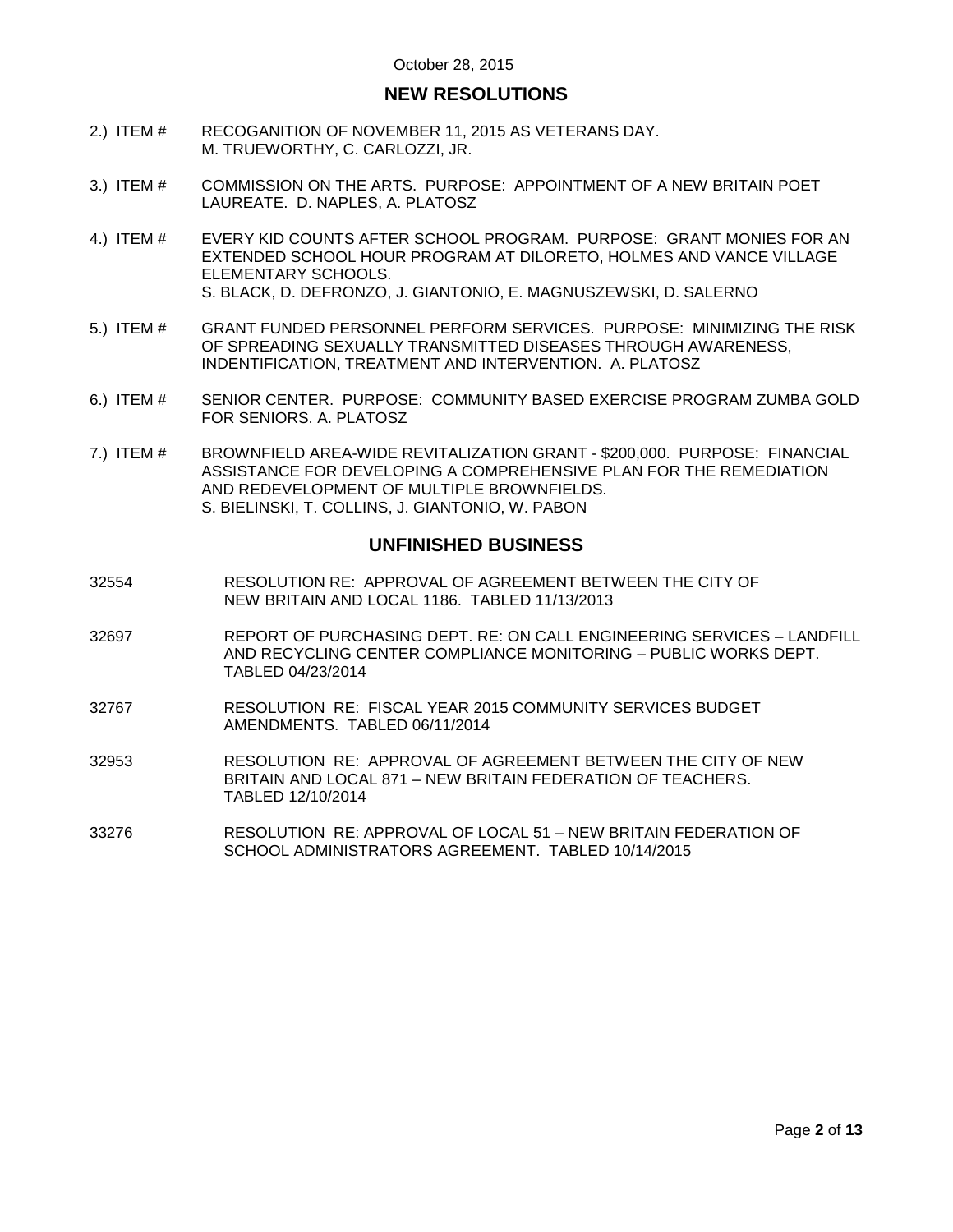# **REGULAR MEETING OF THE COMMON COUNCIL**

# **OCTOBER 28, 2015**

## **AWARDS, PRESENTATIONS AND SPECIAL RECOGNITIONS**

# **PETITIONS**

# **REPORTS OF BOARDS, COMMISSIONS, DEPARTMENTS AND LEGISLATIVE COMMITTEES**

**\*\*CONSENT AGENDA**

# **REPORTS**

# **CITY CLERK**

<span id="page-2-0"></span>\*\*A.) ITEM # CLAIMS FOR INJURIES AND/OR PROPERTY DAMAGE. PURPOSE: RECEIPT OF CLAIMS.

REPORT OF: City Clerk

To Her Honor, the Mayor, and the Common Council of the City of New Britain: the undersigned beg leave to report the following:

ITEM #:

RE: CLAIMS FOR INJURIES AND/OR PROPERTY DAMAGE

#### CLAIMANTS NAME

Allen, Endera by Atty.David M. Poirot

Mark H. Bernacki City Clerk

# **FINANCE DEPARTMENT**

<span id="page-2-1"></span>\*\*B.) ITEM # COOPERATIVE PURCHASING. PURPOSE: PURCHASE OF A NEW 2015 JEEP PATRIOT FROM CROWLEY CHRYSLER-JEEP-DODGE FOR \$22,095.20 FOR THE DEPARTMENT OF HEALTH AND BUILDING SERVICES.

REPORT OF: Finance Dept., Purchasing Division

To Her Honor, the Mayor, and the Common Council of the City of New Britain: the undersigned beg leave to report the following:

ITEM #:

RE: Cooperative Purchasing, 2015 Jeep Patriot for the Department of Health and Building Services DATE: October 28, 2015

In accordance with City Code of Ordinances, Chapter 2, Article VIII, Division 1, Section 2-538 (a), a purchase order was requested for the following under the State of Connecticut's Cooperative Purchasing Plan for the New Britain Department of Health and Building Services.

| <b>Supplier</b>              | Item              | <b>Total Price</b> |
|------------------------------|-------------------|--------------------|
| Crowley Chrysler-Jeep -Dodge | 2015 Jeep Patriot | \$22.095.20        |
| Bristol, CT.                 |                   |                    |

The Department of Health and Building Services requested the purchase of a new 2015 Jeep Patriot utilizing the State of Connecticut's contact Award 10PSX0239. The Department of Health and Building Services has four (4) vehicles that are over fourteen (14) years old, and two (2) old police cruisers that are around ten (10) years old and have been driven over seventy thousand (75,000) miles. These six (6) vehicles are requiring a lot of repairs and maintenance. It is becoming too costly for Building Services to maintain and make the needed repairs to these vehicles. Also because of the age of these vehicles, parts are becoming obsolete and hard to obtain to make the needed repairs. Funding for this purchase was reapproved by the Standing Bonding Subcommittee, Resolution #31127-7 on September 23, 2015. It represents money not spent for a Building Services Vehicle that was original approved by the Standing Bond Subcommittee on October 13, 2010,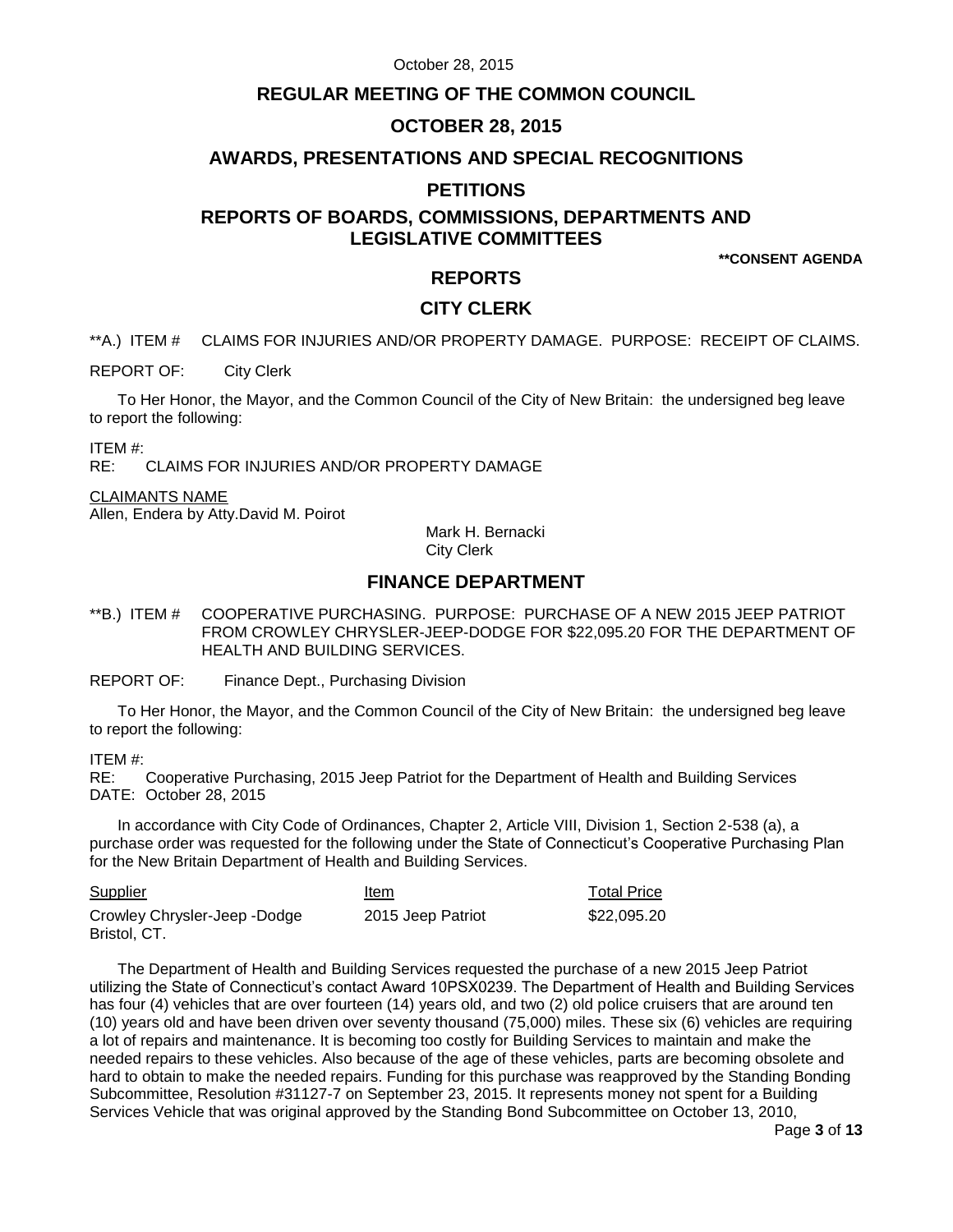Resolution #31127-3. Funds are available within the Department of Health and Building Services' account number, 0041400211-56051, Capital Equipment, Building, Fiscal 2011, New Vehicle.

RESOLVED: That the Purchasing Agent is hereby authorized to issue a purchase order for \$22,095.20 to Cowley Chrysler-Jeep –Dodge of Bristol, CT for the purchase of a 2015 Jeep Patriot for the Department of Health and Building Services, utilizing the State of Connecticut's Cooperative Purchasing Plan, Contract Award #10PSX0239.

# Jack Pieper

## Purchasing Agent

#### <span id="page-3-0"></span>\*\*C.) ITEM # COOPERATIVE PURCHASING. PURPOSE: PURCHASE OF TWO NEW 2016 FORD EXPLORERS AWD AND TWO 2016 FORD TAURUS AWD VEHICLES FROM CROWLEY FORD FOR \$122,265 FOR THE NEW BRITAIN POLICE DEPARTMENT.

REPORT OF: Finance Dept., Purchasing Division

To Her Honor, the Mayor, and the Common Council of the City of New Britain: the undersigned beg leave to report the following:

### ITEM #:

RE: Cooperative Purchasing, Patrol Vehicles for the New Britain Police Department DATE: October 28, 2015

In accordance with City Code of Ordinances, Chapter 2, Article VIII, Division 1, Section 2-538 (a), a purchase order was requested by the New Britain Police Department for the following under the State of Connecticut's Cooperative Plan:

| Supplier          | <u>Item</u>            | Qtv | Each               | <b>Price</b> |
|-------------------|------------------------|-----|--------------------|--------------|
| Crowley Ford, LLC | 2016 Ford Explorer AWD |     | \$31.369.00        | \$62,738.00  |
| Plainville, CT.   | 2016 Ford Taurus AWD   |     | \$29,763.50        | \$59,527.00  |
|                   |                        |     | <b>Total Price</b> | \$122,265.00 |

The New Britain Police Department requested a purchase order for the purchase of four (4) 2016 Ford Explorers AWD, under the State of Connecticut's Contract Award #10PSX0239. These patrol vehicles will replace command staff vehicles that have reached the point that further maintenance cannot ensure the safety of the officers that operate them. Funding for this purchase was approved by the Standing Bonding Subcommittee, Resolution #31127-7, on September 23, 2015 Funding is available for this purchase within the Police Department's accounts 0041100211-57046, Capital Equipment, Ford Explorer for Administration and 0041100211-57044, Capital Equipment, Ford Taurus for Administration.

### THEREFORE BE IT

RESOLVED: That the Purchasing Agent is hereby authorized to issue a purchase order for \$122,265.00 to Crowley Ford, LLC of Plainville, CT, for the purchase of two (2) 2016 Ford Explorers AWD and two (2) 2016 Ford Taurus AWD for the New Britain Police Department utilizing the State of Connecticut's Contract Award #10PSX0239.

#### Jack Pieper Purchasing Agent

<span id="page-3-1"></span>\*\*D.) ITEM # COOPERATIVE PURCHASING. PURPOSE: PURCHASE OF SEVEN 2016 FORD UTILITY PATROL INTERCEPTORS AWD AND ONE 2016 FORD UTILITY SUPERVISOR INTERCEPTOR AWD VEHICLES FROM MHQ FOR \$374,527 FOR THE NEW BRITAIN POLICE DEPARTMENT.

REPORT OF: Finance Dept., Purchasing Division

To Her Honor, the Mayor, and the Common Council of the City of New Britain: the undersigned beg leave to report the following:

ITEM #:

RE: Cooperative Purchasing, Patrol Vehicles for the New Britain Police Department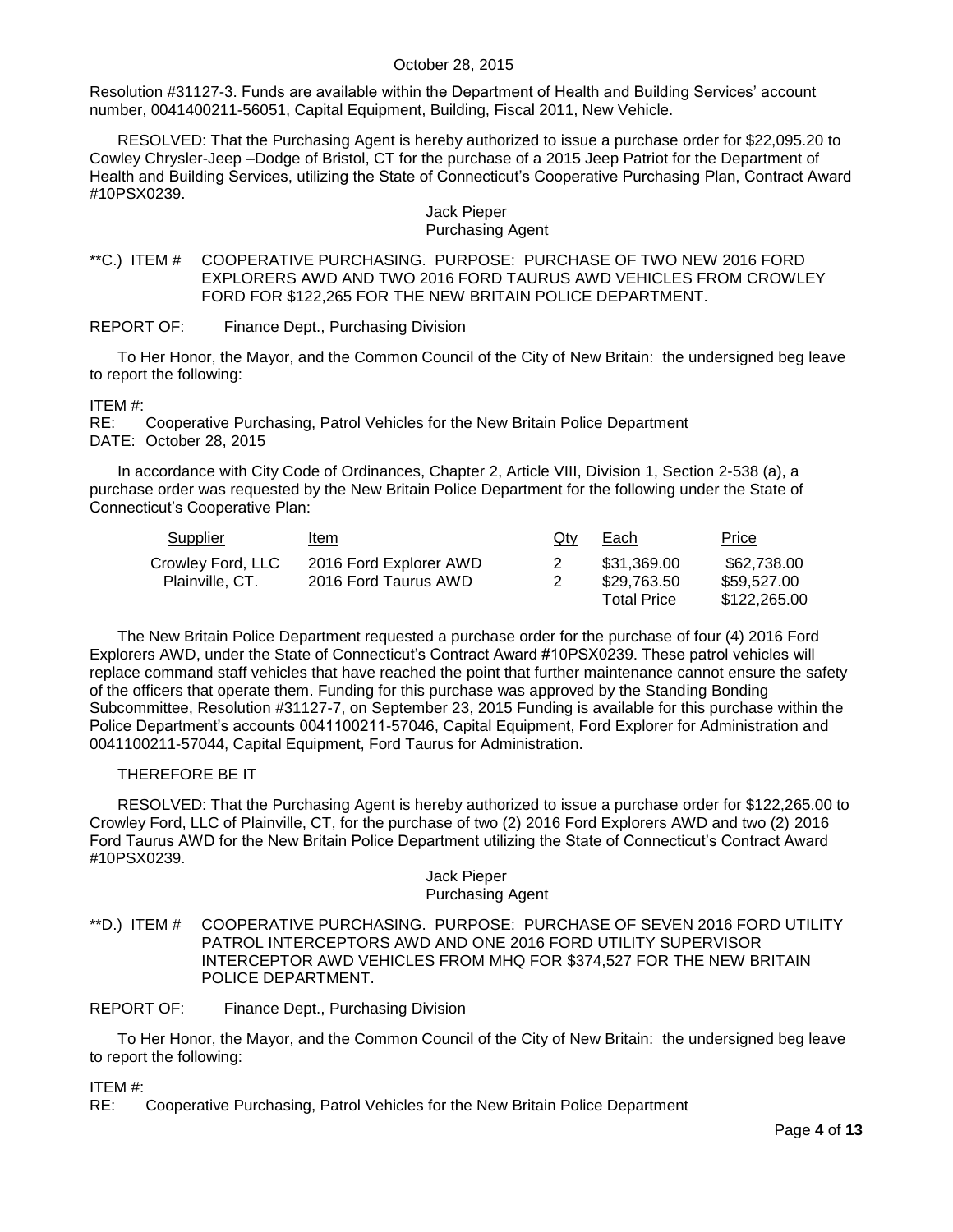### DATE: October 28, 2015

In accordance with City Code of Ordinances, Chapter 2, Article VIII, Division 1, Section 2-538 (a), a purchase order was requested by the New Britain Police Department for the following under the State of Connecticut's Cooperative Plan:

| Supplier               | Item                                             | Qty | Each               | Price        |
|------------------------|--------------------------------------------------|-----|--------------------|--------------|
| MHQ<br>Middletown, CT. | 2016 Ford Utility Patrol<br>Interceptors AWD     |     | \$47,071.14        | \$329,498.00 |
|                        | 2016 Ford Utility Supervisor<br>Interceptors AWD |     | \$45,029.00        | \$45,029.00  |
|                        |                                                  |     | <b>Total Price</b> | \$374,527.00 |

The New Britain Police Department requested a purchase order for the purchase of seven (7) 2016 Ford Utility Patrol Interceptors AWD and, one (1) 2016 Ford Utility Supervisor Interceptor AWD under the State of Connecticut's Contract Award #12PSX0194. These patrol vehicles will replace both supervisor and patrol vehicles that have reached the point that further maintenance cannot ensure the safety of the officers that operate them. Funding for this purchase was approved by the Standing Bonding Subcommittee, Resolution #31127-7, on September 23, 2015. Funding is available for this purchase within the Police Department's accounts 0041100211-57043, Capital Equipment, Ford Police Interceptor, Utility and 0041100211-57045, Capital Equipment, Ford Police Interceptor, Utility.

RESOLVED: That the Purchasing Agent is hereby authorized to issue a purchase order for \$374,527.00 to MHQ, of Middletown, CT, for the purchase of seven (7) 2016 Ford Utility Patrol Interceptors AWD and, one (1) 2016 Ford Utility Supervisor Interceptor AWD utilizing the State of Connecticut's Contract Award #12PSX0194.

#### Jack Pieper Purchasing Agent

#### <span id="page-4-0"></span>\*\*E.) ITEM # COOPERATIVE PURCHASING. PURPOSE: PURCHASE AND INSTALLATION OF A NEW KITCHEN FLOOR AT THE STANLEY GOLF COURSE RESTAURANT FOR \$22,546 FROM M. FRANK HIGGINS AND COMPANY, INC.

REPORT OF: Finance Dept., Purchasing Division

To Her Honor, the Mayor, and the Common Council of the City of New Britain: the undersigned beg leave to report the following:

ITEM #:

RE: Cooperative Purchasing, Purchase and Installation of a new Kitchen Floor at the Stanley Golf Course Restaurant for the Parks, Recreation and Community Services Department

DATE: October 28, 2015

In accordance with City Code of Ordinances, Chapter 2, Article VIII, Division 1, Section 2-538 (a) a purchase order was requested by the Parks, Recreation and Community Services Department for the following under the State of Connecticut's Cooperative Purchasing Plan:

| Supplier          | Item                                    | <b>Total Price</b> |
|-------------------|-----------------------------------------|--------------------|
| M. Frank Higgins  | Replacement of the Kitchen Floor at the | \$22.546.00        |
| and Company, Inc. | <b>Stanley Golf Course Restaurant</b>   |                    |
| Newington, CT     |                                         |                    |

The Parks, Recreation and Community Services Department has requested the Purchase and Installation of a new Kitchen Floor at the Stanley Golf Course Restaurant utilizing the State of Connecticut's Contract Award #12PSX0307. The existing linoleum Kitchen flooring at the Restaurant is twenty-five (25) years old is worn out and has been patched numerous times. Also the edges of the existing flooring that are attached six (6) inches up on the Kitchen's walls is separating from the walls. The New Britain Health Department, when conducting a health inspection of the Restaurant last spring, recommended that the City replace the floor in the Kitchen. Funding for this purchase is within the Parks, Recreation and Community Services Department's, Stanley Golf Course, account number, 201420101-5746 Stanley Golf Course, Miscellaneous Capital Projects.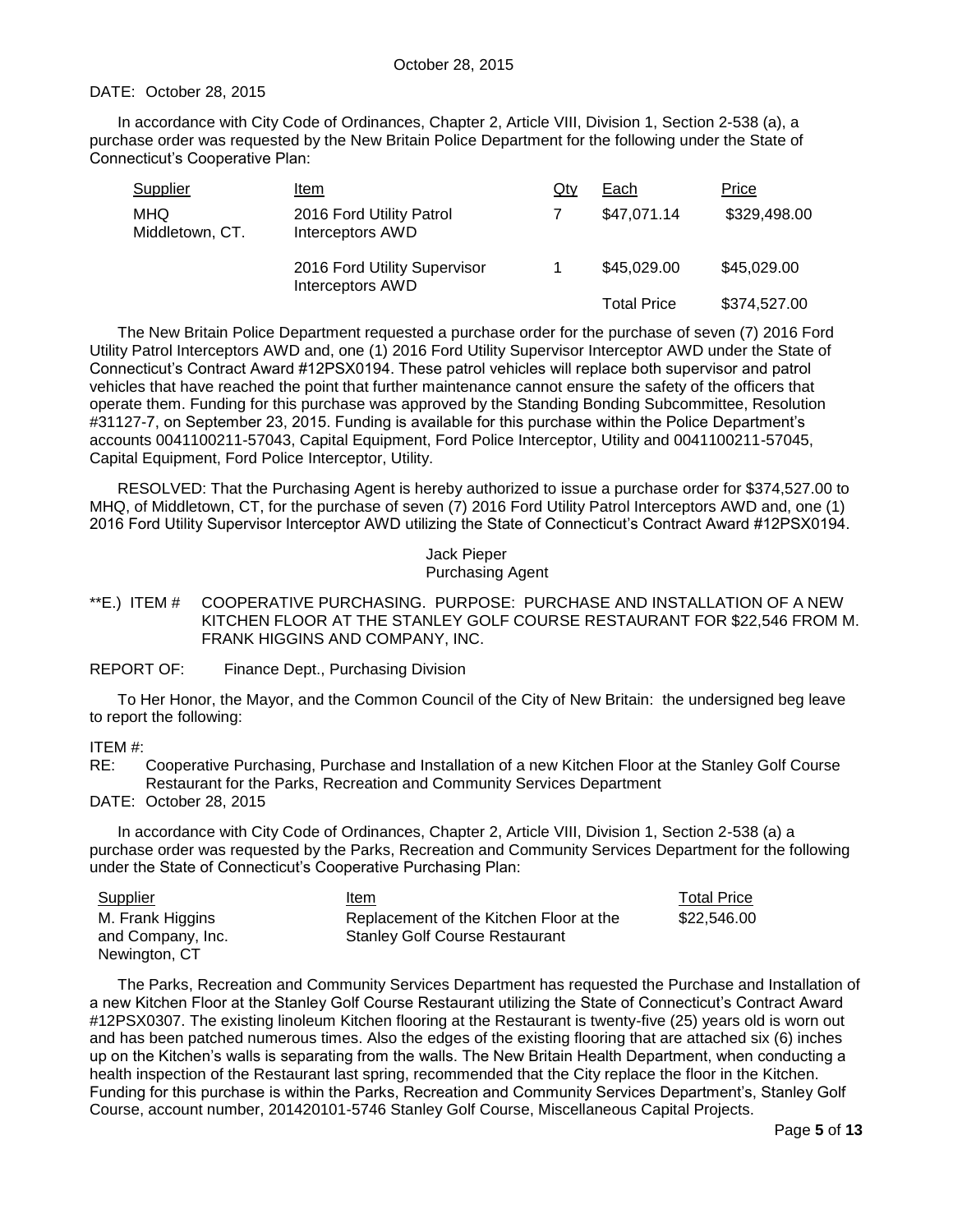RESOLVED: That the Purchasing Agent is hereby authorized to issue a purchase order for \$22,546.00 to M. Frank Higgins and Company, Inc. of Newington, CT for the purchase and installation of a new Kitchen Floor at the Stanley Golf Course Restaurant utilizing the State of Connecticut's Cooperative Purchasing Plan 12PSX0307

#### Jack Pieper Purchasing Agent

### <span id="page-5-0"></span>\*\*F.) ITEM # SOLE SOURCE. PURPOSE: PURCHASE AND INSTALLATION OF RETROFIT KITS ONTO WATER PUMPS AT THE WATER FILTRATION PLANT FOR \$43,500 TO TRAVER, IDC FOR THE DEPARTMENT OF PUBLIC WORKS.

REPORT OF: Finance Dept., Purchasing Division

To Her Honor, the Mayor, and the Common Council of the City of New Britain: the undersigned beg leave to report the following:

#### ITEM #:

RE: Retrofit Kits for the Water Pumps at the Water Filtration Plant for the Public Works Department, Utilities **Division** 

DATE: October 28, 2015

In accordance with City Code of Ordinances, Chapter 2, Article VIII, Division 1, Section 2-541 a purchase order has been requested by the New Britain Public Works Department, Utilities Division for Retrofit Kits and the Installation of them onto the Water Pumps at the Water Filtration Plant.

| Supplier       | <b>Services</b>       | $Q$ ty | Unit Price | <b>Total Price</b> |
|----------------|-----------------------|--------|------------|--------------------|
| Traver. IDC    | Retrofit Kits and the |        | 14.500.00  | \$43,500.00        |
| Waterbury, CT. | Installation of them  |        |            |                    |

The Public Works Department, Utilities Division, is in need to have Retrofit Kits installed onto three (3) Water Pumps located at their Water Filtration Plant. Due to recurring problems to the eleven (11) year old water pumps, it has become necessary to upgrade the water pump's frequency drives. It was found that the most economical and efficient upgrade was through the original manufacturer of the Water Pumps, Eaton Cutler-Hammer. Eaton Cutler-Hammer has developed a proven retrofit for these Water Pump frequency drives which has a three (3) year warranty on parts and labor. The Retrofit Kits will provide a significant savings over the total replacement cost of new Water Pumps. It is crucial that the Retrofit Kits be purchased and installed as soon as possible given the major role the Water Pumps play at the Utilities Division's Water Filtration Plant and is the only means of providing water to the storage tanks which feeds the entire City's water supply. Traver, IDC who will install the Retrofit Kits is the only certified Eaton Cutler Hammer service company based in Connecticut. The Purchasing Agent verified this and has been in contact Eaton Cutler-Hummer. Therefore bid solicitation for the purchase and installation of the Retrofit Kits for the Water Pumps would not be beneficial to the City. This purchase request has also been presented to the Water Commission at their October 13, 2015 meeting. At this meeting they approved the Deputy Director of the Public Works Department's recommendation to purchase the Retrofit Kits and have them install on the Water Pumps at the Water Filtration Plant by Traver, IDC. Funding for this purchase is available in the Public Works Department, Utility Division's account number, 930351100-5436, Water Capital Improvements, Equipment Maintenance and Repairs.

RESOLVED: That the Purchasing Agent is hereby authorized to issue a Purchase Order for \$43,500.00 to Traver, IDC of Waterbury, CT for the purchase and installation of the Retrofit Kits onto the Water Pumps at the Water Filtration Plant for the New Britain Public Works Department, Utilities Division.

> Jack Pieper Purchasing Agent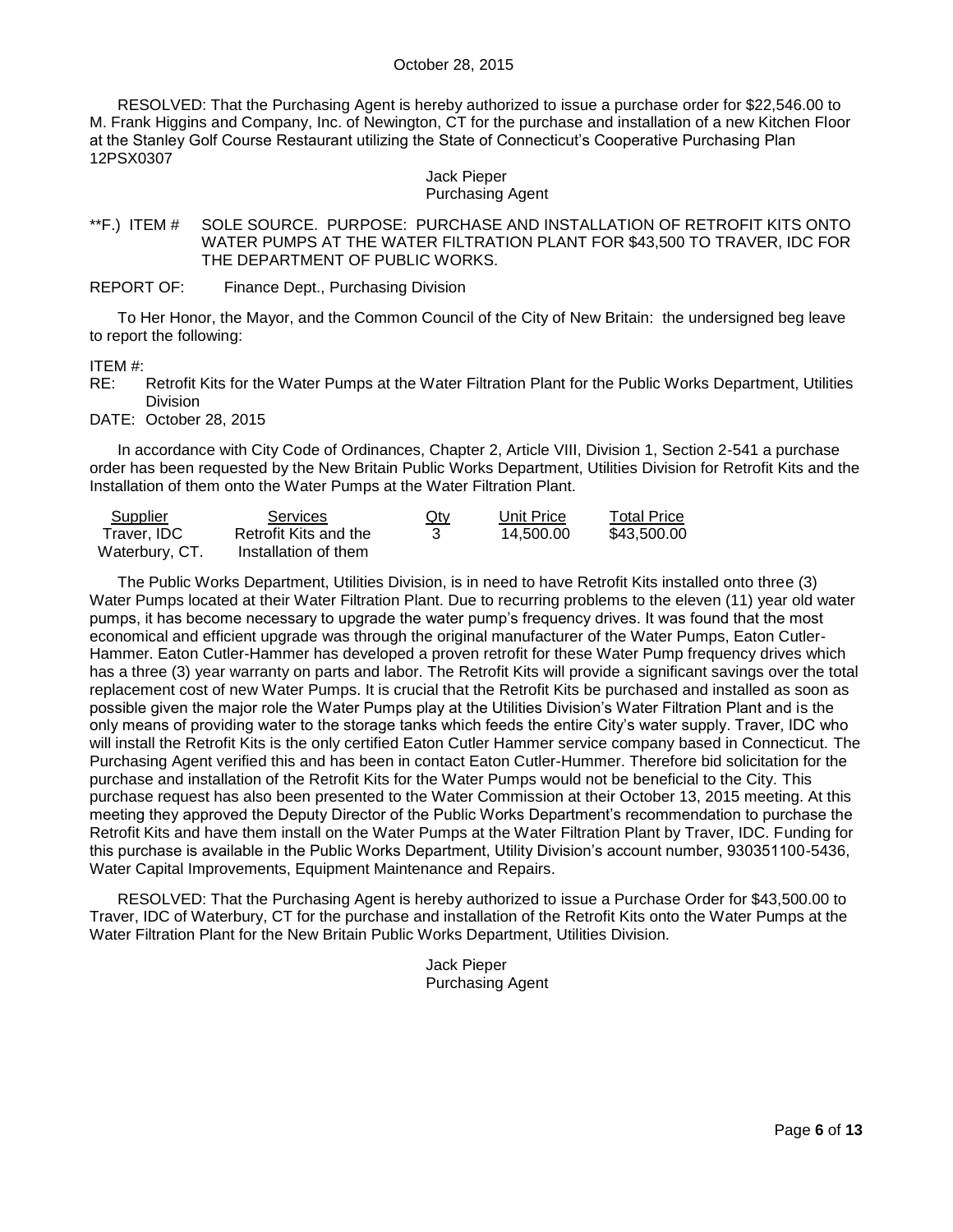<span id="page-6-0"></span>\*\*G.) ITEM # EMERGENCY PURCHASE ORDER. PURPOSE: REFURBISH AND REBUILD OF AN ENGINE ON AN EXISTING 2007 FORD, F-450 AMBULANCE FOR \$160,000 BY FRAZER, LTD FOR THE NEW BRITAIN EMS.

REPORT OF: Finance Dept., Purchasing Division

To Her Honor, the Mayor, and the Common Council of the City of New Britain: the undersigned beg leave to report the following:

ITEM #:

| RE:   | Emergency Purchase Order (Informational Report Only) |
|-------|------------------------------------------------------|
| DATE: | October 28, 2015                                     |

In accordance with City Code of Ordinances, Chapter 2, Article VIII, Division V, Section 2-606a, an emergency purchase order were authorized by the Mayor and issued to the vendor listed below on October 19, 2015

| Supplier                     | ltem                                                           | <b>Total Price</b> |
|------------------------------|----------------------------------------------------------------|--------------------|
| Frazer, LTD.<br>Houston, TX. | Ambulance Refurbishment and Re-<br>chassis for the New Britain | \$160,000.00       |
|                              | Emergency Medical Services, Inc.,                              |                    |
|                              | (EMS)                                                          |                    |

The Purchasing Agent reports that no formal bid solicitation and advertisement as outlined in the Purchasing Ordinances were made for this item. In accordance with Section 2-606b of the City Code of Ordinances, the Purchasing Agent reports:

An emergency purchase order was requested by the New Britain EMS for the Refurbishment and Rechassis of an existing 2007 Ford, F-450, Ambulance. The Ambulance has been out of service since May of this year with a blown engine. With this Ambulance out of service it has placed an extraordinary burden on the New Britain EMS to be able to respond to emergency medical situations. A new replacement ambulance would take thirty eight (38) weeks after it was ordered to be built and delivered. The manufacturer of the existing Ambulance, Frazer, LTD can refurbish and rebuild the Ambulance and install it onto a new 2015 Ford F450 Chassis within twelve (12) weeks. This will bring the New Britain EMS fleet of ambulances back up to full capacity in a timely manner. The refurbish and rebuild of the existing ambulance can only be done by the original manufacturer for this brand of Ambulance. The City will also gain a cost savings of seventy thousand (70,000) dollars by having the existing ambulance unit refurbished in comparison to purchasing a new identical one. Funding for this purchase was approved by the Standing Bonding Subcommittee, Resolution #31127-7 on September 23, 2015. Funds are available within the New Britain EMS's account number, 0048100311-56142, Capital Equipment EMS, FY 11, New Ambulance.

> Jack Pieper Purchasing Agent

# **REPORTS RETURNED FROM COMMITTEE**

# **CONSOLIDATED SUBCOMMITTEE**

<span id="page-6-1"></span>\*\*H.) 33253 RECOMMENDATION FOR ITEM 33022. PURPOSE: AMEND CODE OF ORDINANCES SEC. 11-6 TO ENSURE RUBBISH CONTAINERS ARE PLACED IN FRONT OF OWNERS/RESIDENT'S PROPERTY.

## REPORT OF: CONSOLIDATED SUBCOMMITTEE

To Her Honor, the Mayor, and the Common Council of the City of New Britain: the undersigned beg leave to report the following:

ITEM #: RE: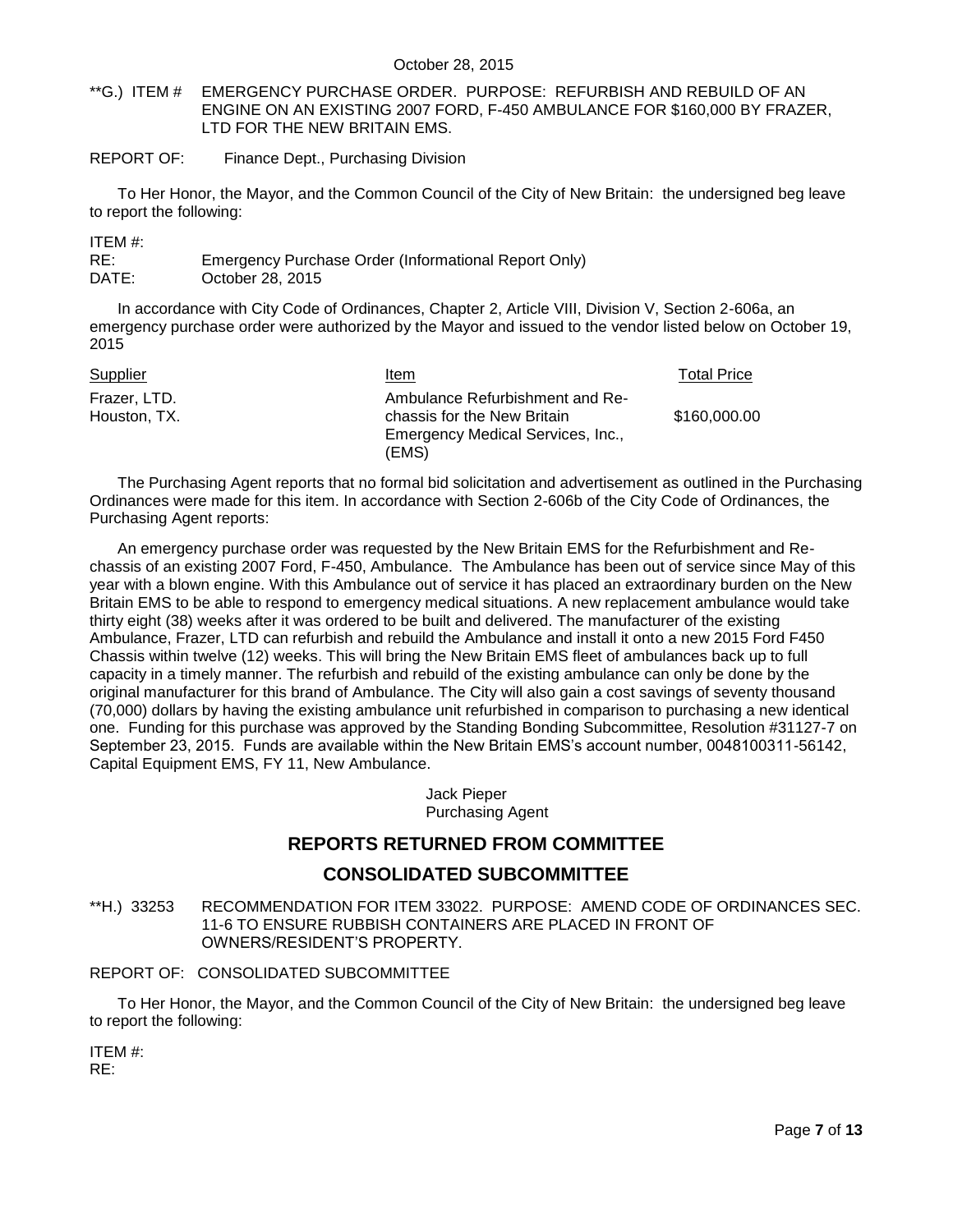The Consolidated Subcommittee held a regular meeting and public hearing on Thursday, October 15, 2015, at 7:00 PM in the Council Chambers, to which was referred the matter of item 33253, Amend Code of Ordinances to Sec. 11-6 to ensure rubbish containers are placed in front of owners/resident's property. The Consolidated Subcommittee voted to accept and refer back to the Common Council with a favorable recommendation.

> Alderman Emmanuel Sanchez **Chair**

# **RESOLUTIONS RETURNED FROM COMMITTEE**

<span id="page-7-0"></span>1.) 33253 CODE OF ORDINANCES SEC. 11-6. PURPOSE: AMEND ORDINANCES TO ENSURE RUBBISH CONTAINERS ARE PLACED IN FRONT OF OWNERS/RESIDENT'S PROPERTY. J. GIANTONIO, W. PABON

**Item # 33253** RE:

To Her Honor, the Mayor, and the Common Council of the City of New Britain: the undersigned beg leave to recommend the adoption of the following:

Resolution Summary: INTENT AND PURPOSE:

To revise Section 11-6 of the Code of Ordinances to provide for the Common Council of the City of New Britain to ensure clean carts are placed in front of the owners/ resident's property.

BE IT ORDAINED BY THE COMMON COUNCIL OF THE CITY OF NEW BRITAIN that SECTION 11-6 of the Code of Ordinances, City of New Britain, be amended as follows: (inserted text appears in *underline; deleted* text appears in strikethrough; new sections begin with the word [new].

Sec. 11-6. Points of collection.

- (a) For curbside collection, clean carts shall be placed at the curb at the appointed time for collection in accordance with guidelines established by the Department of Public Works.
- (b) No rubbish shall be placed at the curb earlier than noon on the day prior to a scheduled pickup. All rubbish containers shall be removed from the sidewalk or curb within twenty-four (24) hours after collection.
- NEW (c) Rubbish containers shall only be placed at the curb of the owner/resident's property. Rubbish containers shall not be placed at the curb of neighboring or un-occupied properties.
- $\left( \frac{1}{2} \right)$  Any person violating subsection's (b) or (c) shall be fined ninety-nine dollars (\$99.00) for each such offense.

(Code 1970, § 18-6; Ord. of 3-85; Ord. of 5-85; No. 26824-1, 2-27-02; Res. No. 29580-2, 6-13-07)

Alderman Jamie Giantonio Alderman Wilfredo Pabon

# **NEW RESOLUTIONS**

<span id="page-7-1"></span>2.) ITEM # RECOGANITION OF NOVEMBER 11, 2015 AS VETERANS DAY. M. TRUEWORTHY, C. CARLOZZI, JR.

Item # RE:

To Her Honor, the Mayor, and the Common Council of the City of New Britain: the undersigned beg leave to recommend the adoption of the following:

WHEREAS, November 11<sup>th</sup> marks the anniversary of the ending of World War II and is nationally and locally recognized as Veterans Day; and

WHEREAS, this day allows us, as a people and a nation, to come together and honor the duty, sacrifice and service of all United States veterans of all wars and to recognize their patriotism, love of country and willingness to serve and sacrifice for the freedom of others; and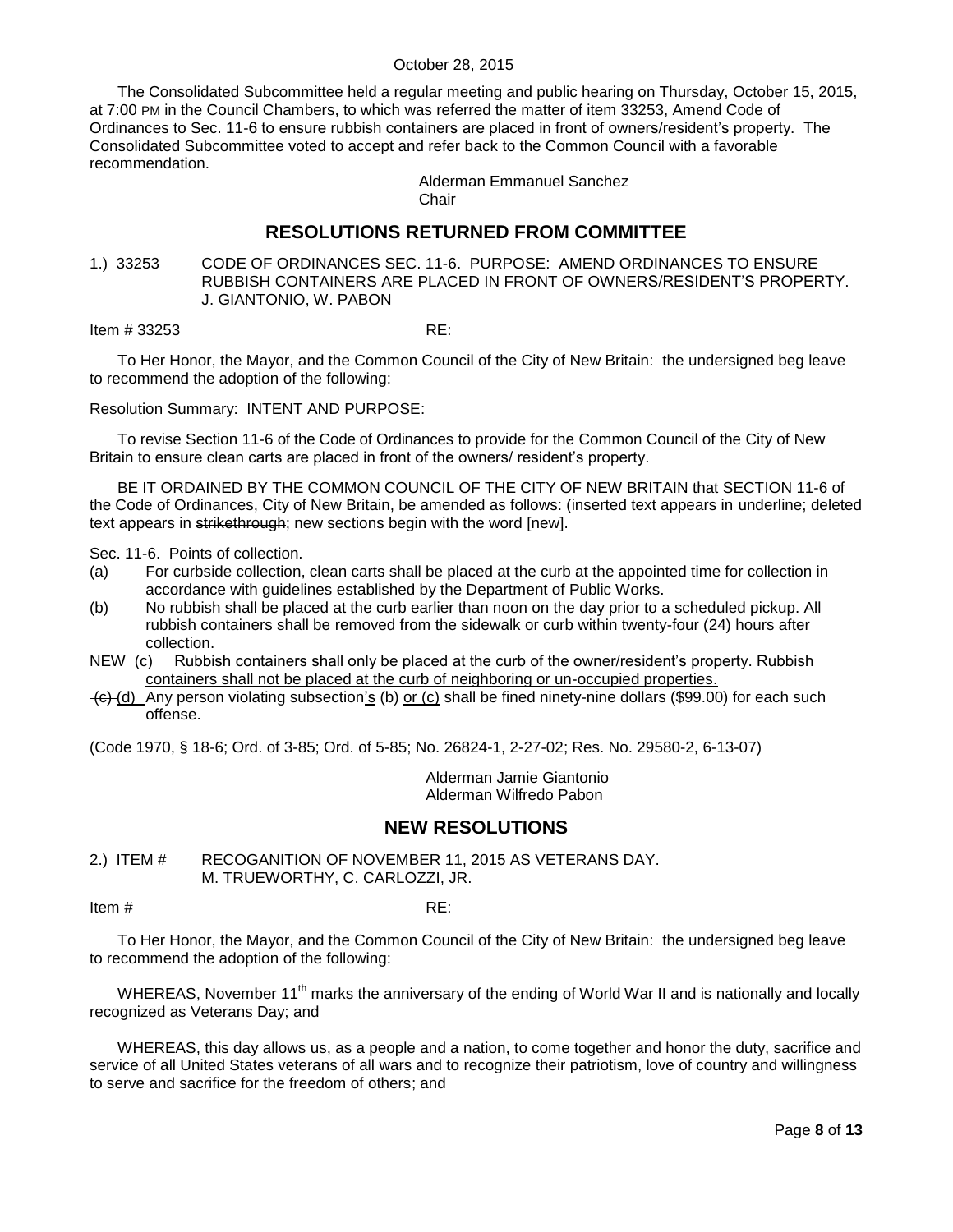WHEREAS, in tribute to those brave men and woman and their families, we encourage all residents of the City of New Britain to cultivate an attitude of adherence to the ideals that have served as the foundation of our great country – "One nation, under God, indivisible, with liberty and justice for all"; and

WHEREAS, we thank all the United States Veterans, past and present, for our freedom which was purchased at such a great price and perpetuated by the ultimate sacrifice by all those who have served; and

NOW, THEREFORE, BE IT RESOLVED, that the Mayor and the Common Council of the City of New Britain recognize November 11, 2015 as Veterans Day, and encourage all residents to observe this day with appropriate celebrations and activities to show gratitude for all those who have given so much to our great nation.

> Alderman Michael Trueworthy Alderman Carlo Carlozzi, Jr.

<span id="page-8-0"></span>3.) ITEM # COMMISSION ON THE ARTS. PURPOSE: APPOINTMENT OF A NEW BRITAIN POET LAUREATE. D. NAPLES, A. PLATOSZ

Item # RE: Appointment of a New Britain Poet Laureate

To Her Honor, the Mayor, and the Common Council of the City of New Britain: the undersigned beg leave to recommend the adoption of the following:

Purpose: New Britain's Poet Laureate will promote awareness of poetry in New Britain by being present at events in and around the City as an official representative of the City and represent New Britain at State events. The Laureate will engage with the local literary community in an official capacity, establish relationships with schools and students ranging from elementary school to college, mentor emerging poets and, in general, cultivate poetry within the city.

WHEREAS, New Britain is a city filled with remarkable and diverse historical, cultural and artistic richness, and

WHEREAS, poetry and the spoken word help to reflect the unique wonder of one's mind, and

WHEREAS, the New Britain Commission on the Arts, after thorough research and extensive consultations, developed a suitable process to select New Britain's first Poet Laureate, and

WHEREAS, the appointment of a Poet Laureate will help to instill pride in our community and a greater appreciation for what New Britain contributes to the cultural life of our State and Nation, and

WHEREAS, the Commission on the Arts, after careful consideration of all who applied for the honor of being named New Britain's first Poet Laureate selected Mr. Michael Peterson of New Britain for the position, and

WHEREAS, Mr. Peterson's accomplishments are far reaching and include being a three-time Enchanted Garden Grand Slam Champion, a University of Connecticut Grand Slam Champion, and a two-time St. Joseph's College "Love Jones" Champion, along with performances at schools, theaters, and other venues across Connecticut and New England.

THEREFORE, BE IT RESOLVED, that this Council appoints Mr. Michael Peterson, Poet Laureate of the City of New, Britain for a term of two years.

> Alderman Don Naples Alderman Adam Platosz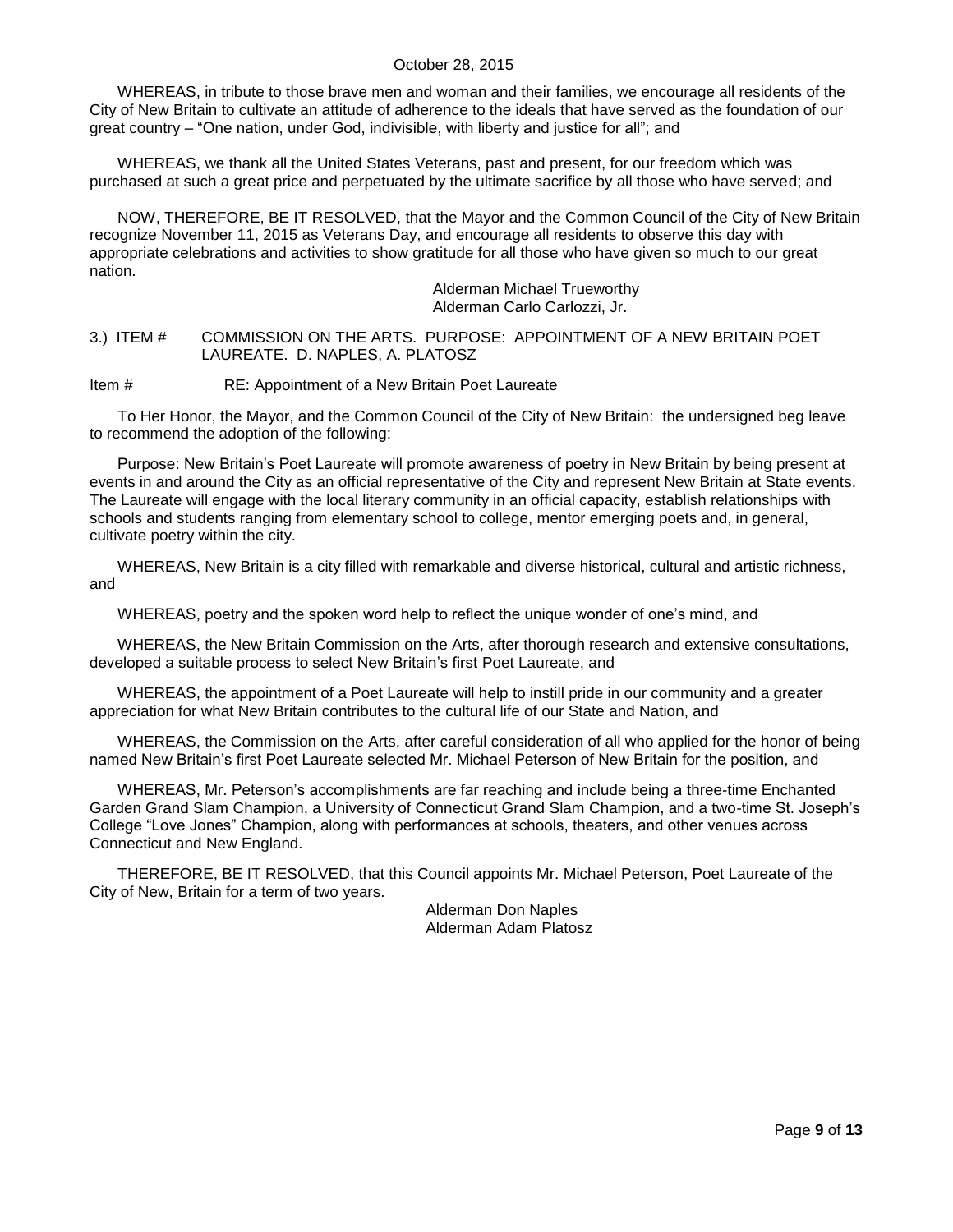### <span id="page-9-0"></span>4.) ITEM # EVERY KID COUNTS AFTER SCHOOL PROGRAM. PURPOSE: GRANT MONIES FOR AN EXTENDED SCHOOL HOUR PROGRAM AT DILORETO, HOLMES AND VANCE VILLAGE ELEMENTARY SCHOOLS. S. BLACK, D. DEFRONZO, J. GIANTONIO, E. MAGNUSZEWSKI, D. SALERNO

Item # RE: Every Kid Counts After School Program

To Her Honor, the Mayor, and the Common Council of the City of New Britain: the undersigned beg leave to recommend the adoption of the following:

Program Objective: The Parks and Recreation Department will provide comprehensive after school programming at three elementary school sites: DiLoreto Elementary School, Holmes Elementary School, and Vance Village Elementary School. Students in grades three through five are targeted to attend the after school program from 3:35 to 5:45 p.m. The three major components of the after school program are academic enrichment, recreation and wellness, and family involvement.

Initial Year of Grant Funding: October 1, 2015.

Local Program Operation Department: Parks, Recreation and Community Services Department.

Resolution Purpose: The Recreation Division was granted money for an Extended School Hours (After School) Program from the Consolidated School District of New Britain. This is a one-year grant, and the Recreation division is respectfully requesting that the Finance Department set up expenditures and revenue accounts per resolution below.

WHEREAS, the City, through its Recreation division, will administer after school programs as an umbrella provider through the Consolidated School District of New Britain's Extended School Hours Grant, and

WHEREAS, funding has been granted for this program that will provide services such as recreational and wellness activities, homework help, and enrichment activities to City youth in an after-school environment at DiLoreto, Holmes, and Vance Elementary School, and

WHEREAS, the Extended School Hours Grant monies will pay for personnel and administrative costs associated with the proposed programming strategy for the period of October 1, 2015, through June 30, 2016, and

WHEREAS, the Recreation division is requesting approval of this grant in the amount of \$126,000, therefore, be it

RESOLVED, that the total amount of \$126,000 be appropriated in the City's special revenue fund account structure in accordance with the requirements of the grantor agency. The account number has been established by the Finance Director, then it be further

| 251420141-4222 | Revenue-CSDNB                    | \$126,000. |
|----------------|----------------------------------|------------|
|                |                                  |            |
| 251420141-5124 | Part-time salaries               | \$72,303   |
| 251420141-5231 | Medicare                         | \$1,048    |
| 251420141-5412 | Telecommunications               | \$1,000    |
| 251420141-5440 | Rental/lease of property         | \$23,222   |
| 251420141-5540 | Advertising                      | \$1,500    |
| 251420141-5611 | Office supplies                  | \$5,578    |
| 251420141-5659 | Operating materials and supplies | \$19,989   |
| 251420141-5810 | Fees, memberships, conferences   | \$1,360    |
| <b>TOTAL:</b>  |                                  | \$126,000  |

RESOLVED, that the Common Council authorizes Mayor Erin E. Stewart to sign appropriate documents required for this grant.

> Alderwoman Shirley Black Alderman David DeFronzo Alderman Jamie Giantonio Alderwoman Eva Magnuszewski Alderman Daniel Salerno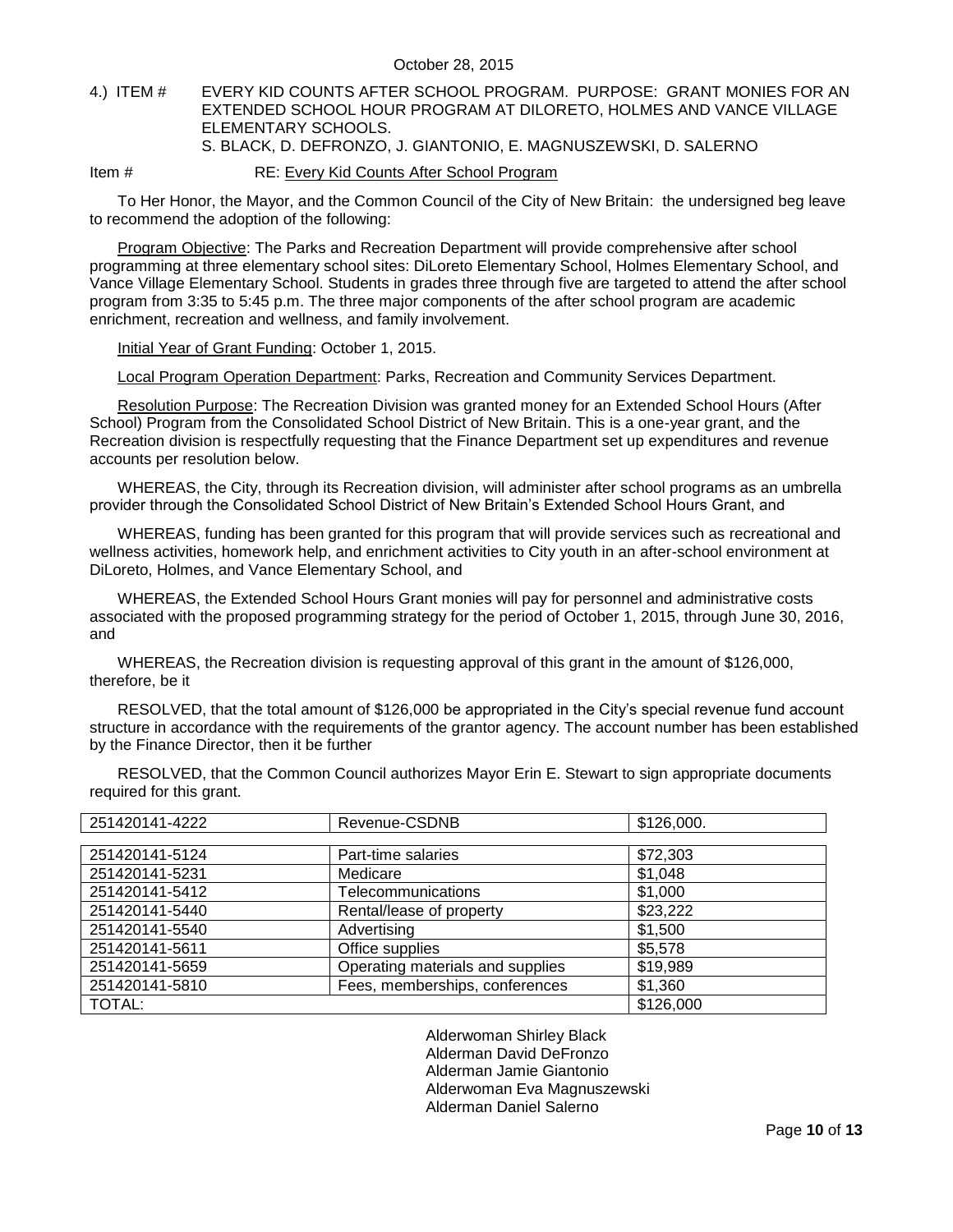#### <span id="page-10-0"></span>5.) ITEM # GRANT FUNDED PERSONNEL PERFORM SERVICES. PURPOSE: MINIMIZING THE RISK OF SPREADING SEXUALLY TRANSMITTED DISEASES THROUGH AWARENESS, INDENTIFICATION, TREATMENT AND INTERVENTION. A. PLATOSZ

Item # RE: Health and Building Services Departments

To Her Honor, the Mayor, and the Common Council of the City of New Britain: the undersigned beg leave to recommend the adoption of the following:

Program Objective: minimizing the risk of spreading sexually transmitted diseases through awareness, identification, treatment and intervention. Grant funded personnel perform services within the Health Department and throughout the City of New Britain in order to promulgate the program plan. The initial year of grant funding was July 1980.

Local Program Operation Department: Health, under the supervision of the Director.

Resolution Purpose: to provide notification that the grant has been continued through June 30, 2016, and to approve receipt of funding.

WHEREAS, the control of sexually transmitted diseases remains a core public health function in the City of New Britain and

WHEREAS; the New Britain Board of Health runs a Sexual Health Center which has conducted prevention and control programs for sexually transmitted diseases (STDs) for many years, and

WHEREAS; the State Department of Public Health has notified the City that funding comprised of State and Federal funds, is being provided at \$13,223 for fiscal year 2015-2016

THEREFORE BE IT RESOLVED, that The Mayor be authorized to sign any necessary and appropriate agreements in order to secure the use of such funds for said program and

BE IT FURTHER RESOLVED, that the Special Revenue Fund, STD Control Program #2015-0005, be amended at this time for the purpose of recording all income and expenditure activity and reflect an authorized expenditure budget of \$13,223 and an anticipated income from the State of Connecticut of \$13,223 for fiscal year 07/01/15 through 06/30/16.

| Revenues:     | FY 2015/16                |             |
|---------------|---------------------------|-------------|
| 2805221-4222  | St of CT                  | \$13,223.00 |
| Expenditures: |                           |             |
| 2805221-5124  | <b>P/T Salaries</b>       | \$12,429.00 |
| 2805221-5231  | Medicare                  | 174.00      |
| 2805221-5876  | Administration            | 500.00<br>S |
| 2805221-5810  | Fees & Membership         | 120.00      |
|               | <b>Total Expenditures</b> | 13,223.00   |

Alderman Adam Platosz

## <span id="page-10-1"></span>6.) ITEM # SENIOR CENTER. PURPOSE: COMMUNITY BASED EXERCISE PROGRAM ZUMBA GOLD FOR SENIORS. A. PLATOSZ

Item # RE: Health and Building Services Department

To Her Honor, the Mayor, and the Common Council of the City of New Britain: the undersigned beg leave to recommend the adoption of the following:

Program Objective: To provide a community based exercise program to seniors in New Britain, whom otherwise may not receive these services. Funds will be used for a certified exercise instructor to conduct Zumba Gold for Seniors on a weekly basis at the New Britain Senior Center from October 1, 2015 -through September 30, 2016.

Local Program Operation Department: Health, under the supervision of the Director.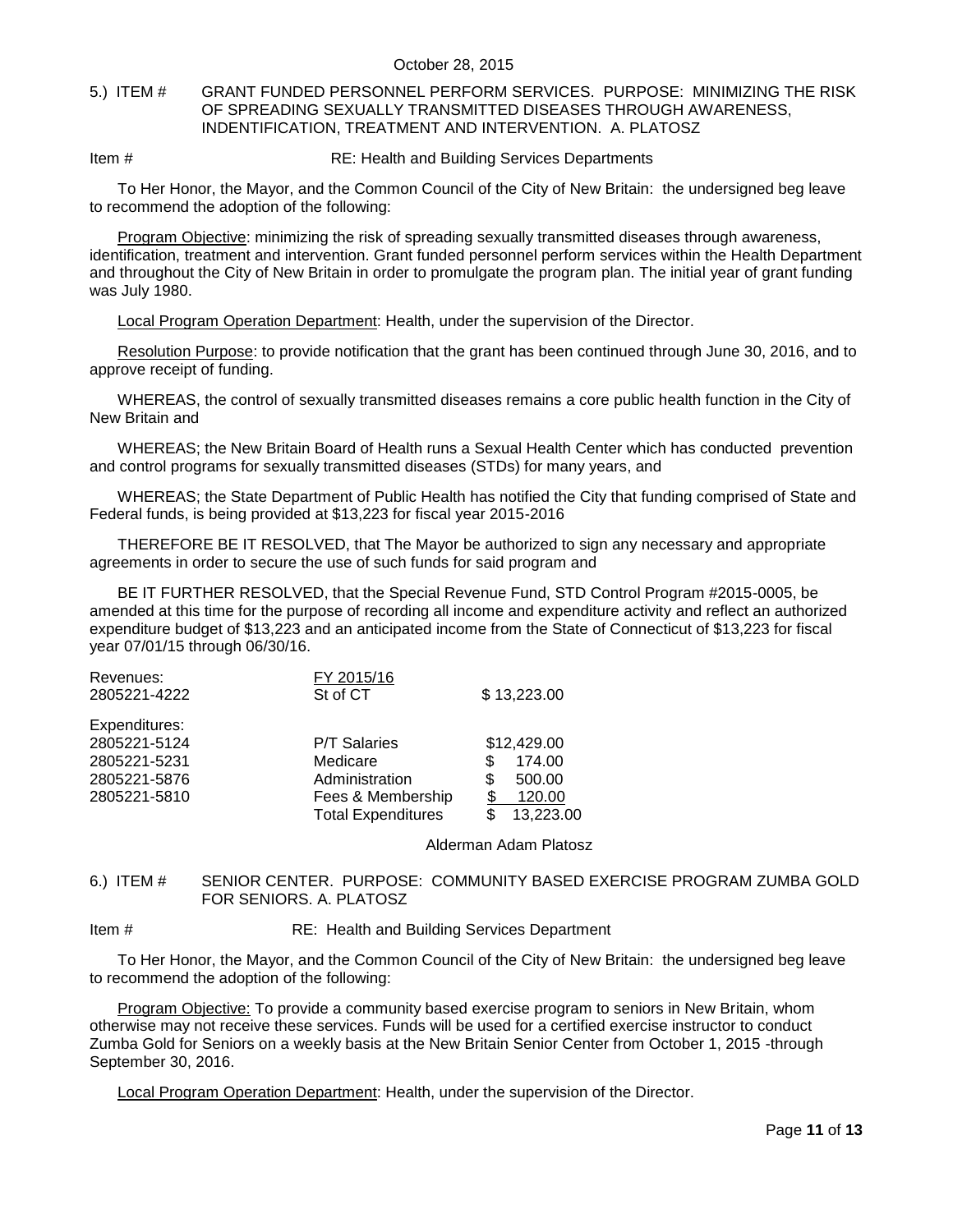WHEREAS; The New Britain Health Department is committed to providing education and prevention activities for City seniors

WHEREAS; The North Central Area Agency on Aging (NCAAA) has made available \$2,800 of Title III-D funds for the Health Department's Zumba Gold for Seniors.

THEREFORE, BE IT RESOLVED, that The Director of Health is authorized to sign any necessary and appropriate agreements in order to secure the use of such funds for said program and

BE IT FURTHER RESOLVED, that the monies in the amount be appropriated within a special revenue fund as follows:

| Revenues:      |                              |         |
|----------------|------------------------------|---------|
| 234522160-4512 | NCAAA Revenue - Donation     | \$2,800 |
|                | <b>Total Revenue</b>         | \$2,800 |
|                |                              |         |
| Expenditures:  |                              |         |
| 234522160-5331 | <b>Professional Services</b> | \$2,800 |
|                |                              |         |
|                | <b>Total Expenditures</b>    | \$2,800 |

Alderman Adam Platosz

#### <span id="page-11-0"></span>7.) ITEM # BROWNFIELD AREA-WIDE REVITALIZATION GRANT - \$200,000. PURPOSE: FINANCIAL ASSISTANCE FOR DEVELOPING A COMPREHENSIVE PLAN FOR THE REMEDIATION AND REDEVELOPMENT OF MULTIPLE BROWNFIELDS. S. BIELINSKI, T. COLLINS, J. GIANTONIO, W. PABON

#### Item # RE: Brownfield Area-Wide Revitalization Grant

To Her Honor, the Mayor, and the Common Council of the City of New Britain: the undersigned beg leave to recommend the adoption of the following:

### CERTIFIED RESOLUTION OF THE CITY OF NEW BRITAIN

I, Mark Bernacki, Town and City Clerk, certify that below is a true and correct copy of a resolution duly adopted by the City of New Britain at a meeting of its Common Council duly convened on October 28, 2015, and which has not been rescinded or modified in any way whatsoever and is at present in full force and effect.

#### \_\_\_\_\_\_\_\_\_\_\_\_\_ \_\_\_\_\_\_\_\_\_\_\_\_\_\_\_\_\_\_\_\_\_\_\_\_\_\_\_\_\_\_ Date **Date Mark Bernacki, Town and City Clerk** Mark Bernacki, Town and City Clerk

WHEREAS, pursuant to C.G.S Section 32-763, the Connecticut Department of Economic and Community Development is authorized to extend financial assistance for developing a comprehensive plan for the remediation and redevelopment of multiple brownfields (called the Brownfield Area-Wide Revitalization (BAR) Planning Grant); and

WHEREAS, it is desirable and in the public interest that City of New Britain make an application to the State for \$200,000 in order to undertake the Brownfield Area-Wide Revitalization project and to execute an Assistance Agreement;

NOW, THEREFORE, BE IT RESOLVED by the Common Council of the City of New Britain: 1. That is cognizant of the conditions and prerequisites (including the match obligations) for the State financial assistance imposed by C.G.S. Section 32-763 and the guidelines of the BAR Planning Program; 2. That the filing of an application for State financial assistance by the City of New Britain in an amount not to exceed \$200,000 is hereby approved and that Erin E. Stewart, Mayor of the City of New Britain, is directed to execute and file such application with the Connecticut Department of Economic and Community Development, provide such additional information, to execute such other documents as may be required, to execute an Assistance Agreement with the State of Connecticut for State financial assistance to be administered by the Department of Municipal Development if such as agreement is offered, to execute any amendments, decisions, and revisions thereto, and to act as the authorized representative of the City of New Britain;